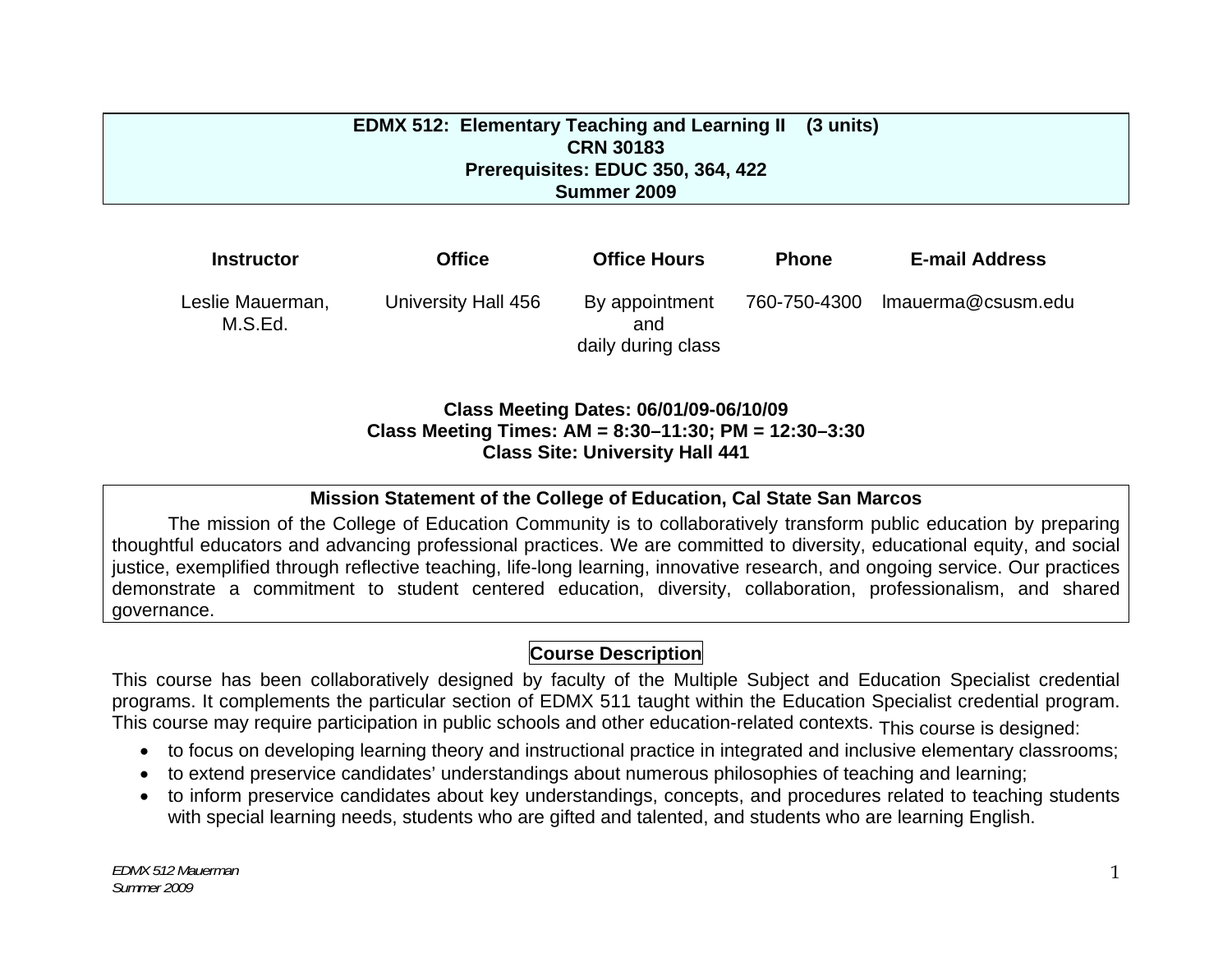# **Course Objectives: Enduring Understandings**

The purpose of this EDMX 512 course is to present preservice Concurrent Credential candidates with a curriculum that:

- • expands candidates' knowledge and experience with standards-based teaching, learning theories, & pedagogical practices;
- • guides development of candidates' skills, knowledge, & dispositions necessary to implement effective programs for all;
- • enhances candidates' awareness of multiple perspectives and learning styles found in diverse classrooms and other education-related settings, including unique characteristics of learners with special needs;
- • provides a safe environment where candidates can discuss & experiment with varied instructional techniques and methods;
- • provides an introduction to and preparation for presenting content to K-12 learners using and infusing educational technology;
- • provides an introduction to teaching students about, through, and with the visual and performing arts (VAPA standards).
- • introduces Response to Intervention as a multi-tiered data-based approach to the early identification and support of students with learning and behavior needs

# **Activities and Instructional Methods for Realizing Objectives**

| class discussions | group work lectures |             | web-based activities                                         | quick writes |            |
|-------------------|---------------------|-------------|--------------------------------------------------------------|--------------|------------|
|                   | demonstrations      | realentigns | role-playing                                                 | simulations  | multimedia |
|                   |                     |             | Evaluation of Attainment of These Knowledge Bases and Skills |              |            |

attendance punctuality daily preparation reflections creativity class roles positive participation within cohort collaboration group presentations lesson design & development unit plan activity peer feedback professionalis

# **Teaching Performance Expectations (TPE) Competencies**

The Teaching Performance Expectations (TPEs) were developed by the California Commission on Teacher Credentialing (CCTC) through rigorous research and consultation with California educators. The TPEs fall into the following six broad domains, which describe the set of knowledge, skills, and abilities beginning teachers should be able to demonstrate: (For full text of TPEs, go to http://www.csun.edu/~sb4310/tpes.htm) Teacher Performance Expectation (TPE) Competencies

The course objectives, assignments, and assessments have been aligned with the CTC standards for both a General and Special Education Credential. This course is designed to help teachers seeking California teaching credentials to develop the skills, knowledge, and dispositions necessary to assist schools and district in implementing effective programs for *all*  students. The successful candidate will be able to merge theory and practice in order to realize a comprehensive and extensive educational program. **You will be required to formally address TPE 6D:** *Inclusion Strategies* in this course.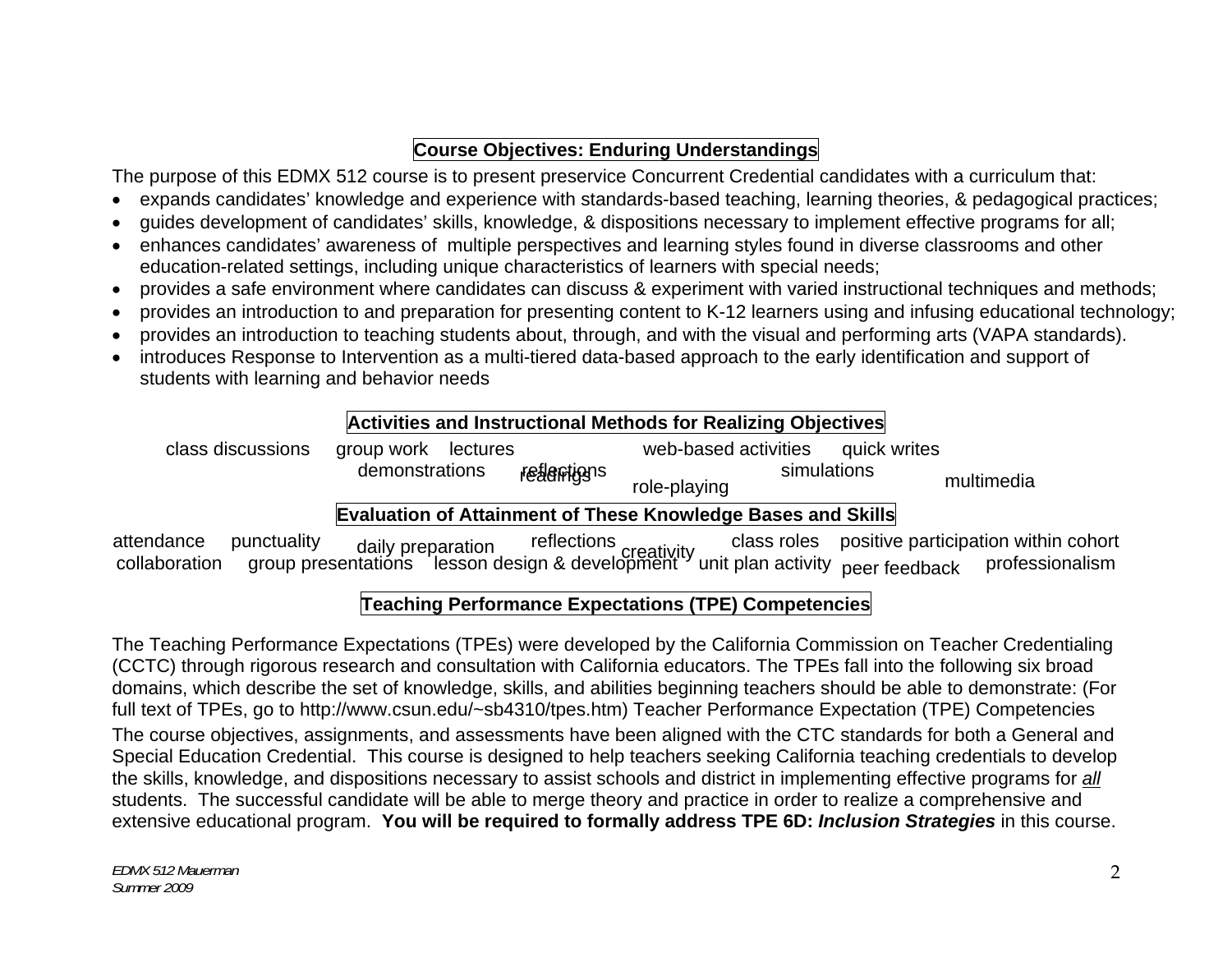# **Required Texts & Web Sites**

#### **Texts:**

1. Rosenberg, M., O'Shea, L., & O'Shea, D. (2006). *Student teacher to master teacher: A practical guide for educating*  students with special needs (4<sup>th</sup> ed.). Upper Saddle River, NJ: Merrill.

2. Turnbull, A., Turnbull, R., & Wehmeyer, M. L. (2010). *Exceptional lives: Special education in today's schools* (6<sup>th</sup> ed.). Upper Saddle River, NJ: Pearson.

3. Villa, R., & Thousand, J. (2005). *Creating an inclusive school* (2nd ed.). Alexandria, VA: Association for Supervision and Curriculum Development.

## **Web Sites:**

- 1. Task Stream Electronic Portfolio: Students must register & pay a fee online prior to first class: www.TaskStream.com
	- For TaskStream Directions, go to: <u>http://www.csusm.edu/coe/eportfolio/taskstreamdirections.html</u>
	- For directions on writing TaskStream narratives, go to: <u>http://www.csusm.edu/coe/eportfolio/narrativedirections.html</u> NOTE: You will use TaskStream in most courses, and for completion of the Teacher Performance Assessments, and your Level II Standards. We recommend you enroll for a minimum of 2 years. Most candidates use TaskStream for an average of 3 years.
- 2. CSUSM College of Education: http://www.csusm.edu/coe
- 3. Teacher Performance Expectations (TPEs) Full Text: http://www.csusm.edu/coe/ClinicalPractice/HandbookSPED.html
- 4. Bloom's Taxonomy: http://www.officeport.com/edu/bloomq.htm
- 5. California Content Standards: http://www.cde.ca.gov/be/st/ss/

6. CAST Universal Design for Learning: Differentiated Instruction http://www.cast.org/publications/ncac/ncac\_diffinstruc.html

7. Enhancing Learning with Technology: Differentiating Instruction http://members.shaw.ca/priscillatheroux/differentiating.html

8. Differentiation of Instruction in the Elementary Grades http://www.ericdigests.org/2001-2/elementary.html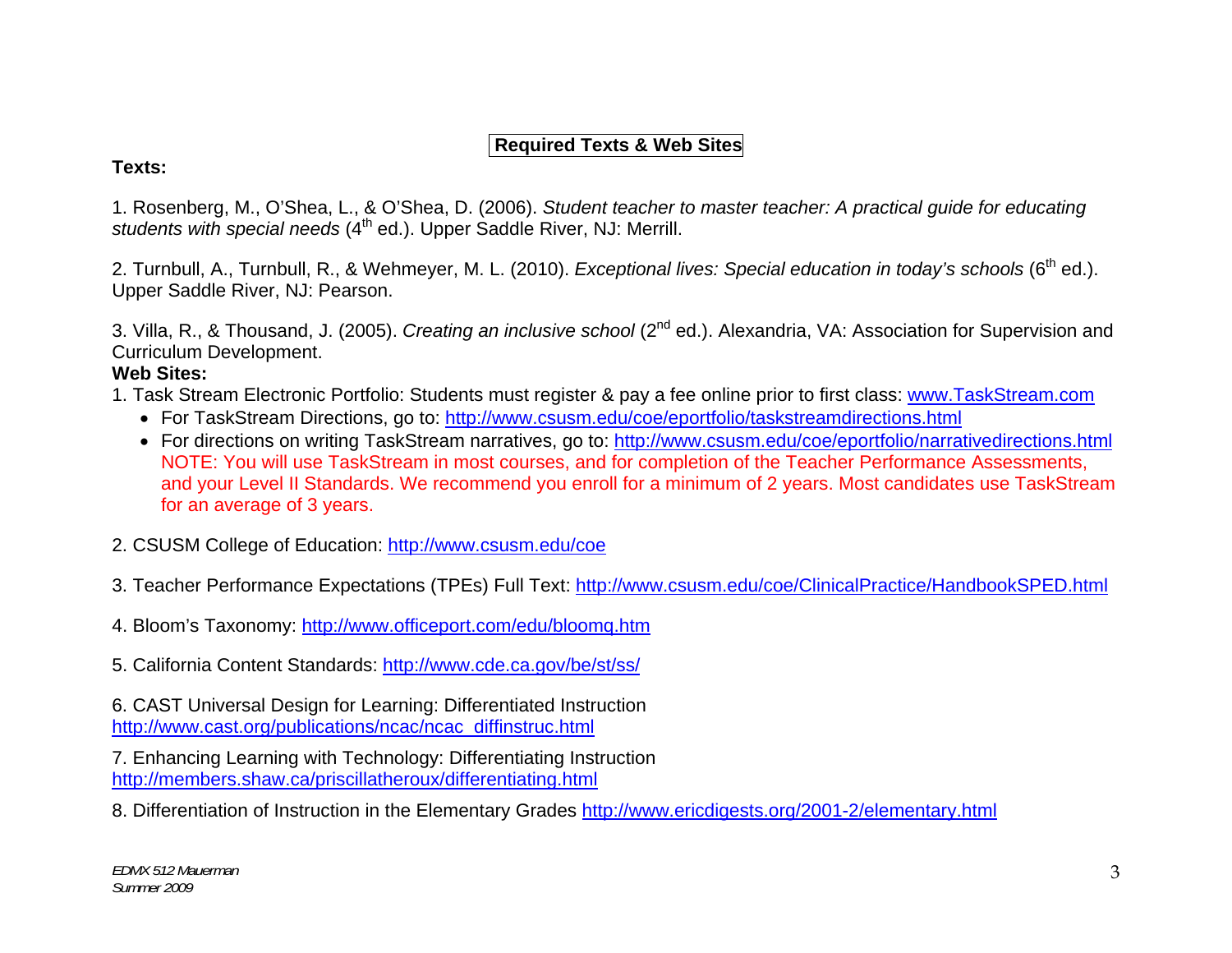## **Infused Competencies**

# **Authorization to Teach English Learners Senate Bill (SB) 2042**

This credential program has been specifically designed to prepare teachers for the diversity of languages often encountered in California public school classrooms. The authorization to teach English learners is met through the infusion of content and experiences within the credential program, as well as additional coursework. Students successfully completing this program receive a credential with authorization to teach English learners. [See *Competencies for the Instruction of English Learners* on the following page of this syllabus.]

(Approved by CCTC in SB 2042 Program Standards, August 2002)

## **Special Education**

Consistent with the intent to offer a seamless teaching credential in the College of Education, this course will demonstrate the collaborative infusion of special education competencies that reflect inclusive educational practices.

## **Technology**

This course infuses technology competencies to prepare candidates to use technologies, emphasizing their use in both teaching practice and student learning. Candidates are expected to use technology as part of their professional practice, as well as to research the topics discussed in this course.

## **Visual and Performing Arts**

This course infuses and integrates the California Visual and Performing Arts Standards to prepare candidates for presenting content to K-12 learners through music, visual arts, theater, and dance.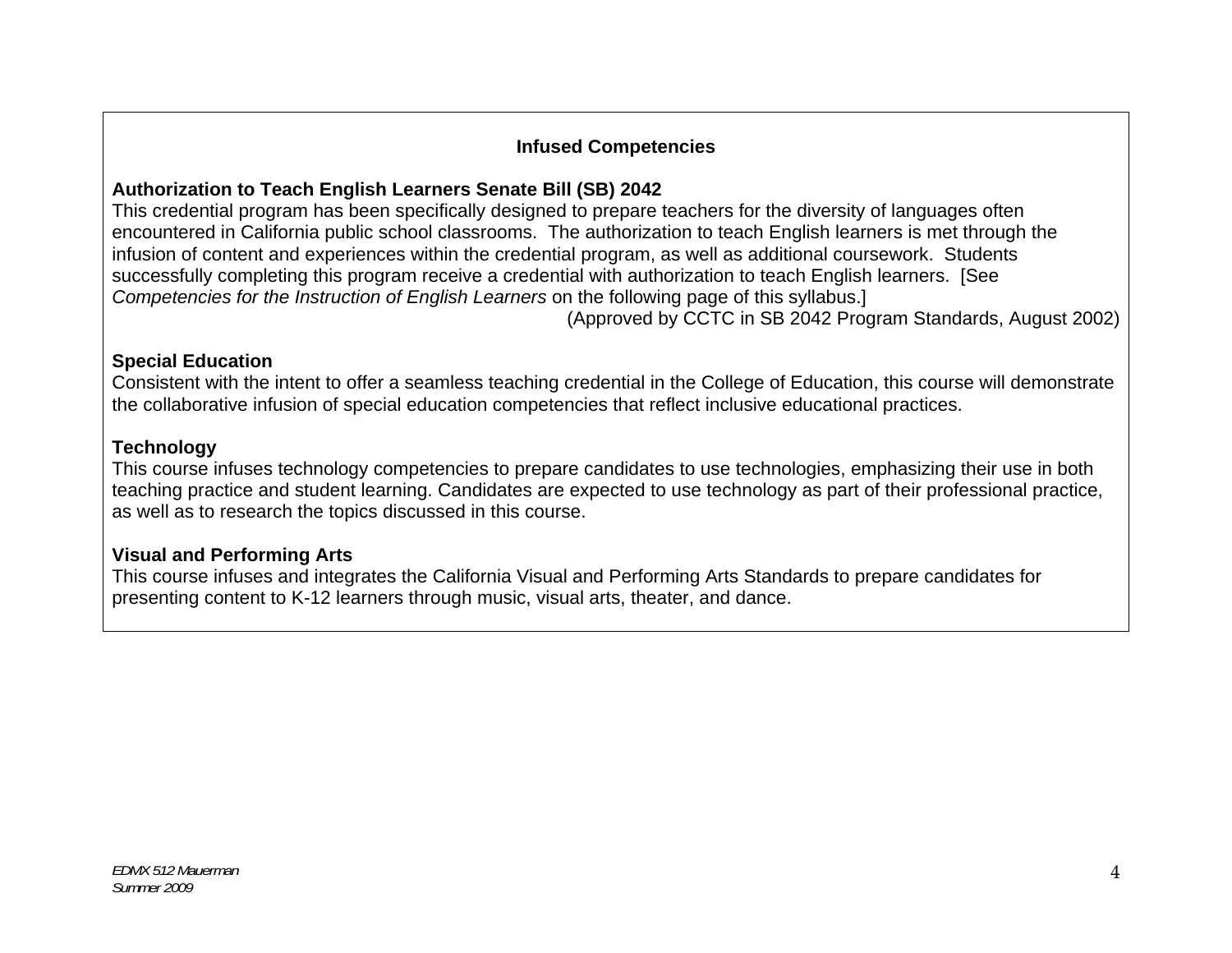## **Accommodation for Disabilities**

Students requiring reasonable accommodations need to contact Disabled Student Services in order to make the necessary arrangements. Please also discuss your needs with the instructor within the first week of the semester. Disabled Student Services is located in Craven Hall 5025a, and can be reached by telephone at (760) 750-4905 or (760) 750-4909 (TDD users).

# **COE Attendance Policy**

Due to the dynamic and interactive nature of courses in the College of Education, and the value placed on the contributions of every student, all students are expected to prepare for, attend, and actively participate in all class sessions. At a minimum, students must attend more than 80% of class time, or s/he **may not receive a passing grade**  for the course at the discretion of the instructor. Individual instructors may adopt more stringent attendance requirements. Should the student have extenuating circumstances, s/he should contact the instructor as soon as possible.

## **WebCT Online Course Supplement Attendance and Participation**

Please note that this course is supplemented by online components (WebCT). Participants are required to access portions of the course using WebCT, according to a given schedule of class sessions. Students are required to participate in online discussions and class activities. This requirement is included in the attendance and participation grade of this course. Note: The tasks online, they must be completed by 12:00 am (midnight) of the due date noted on the syllabus.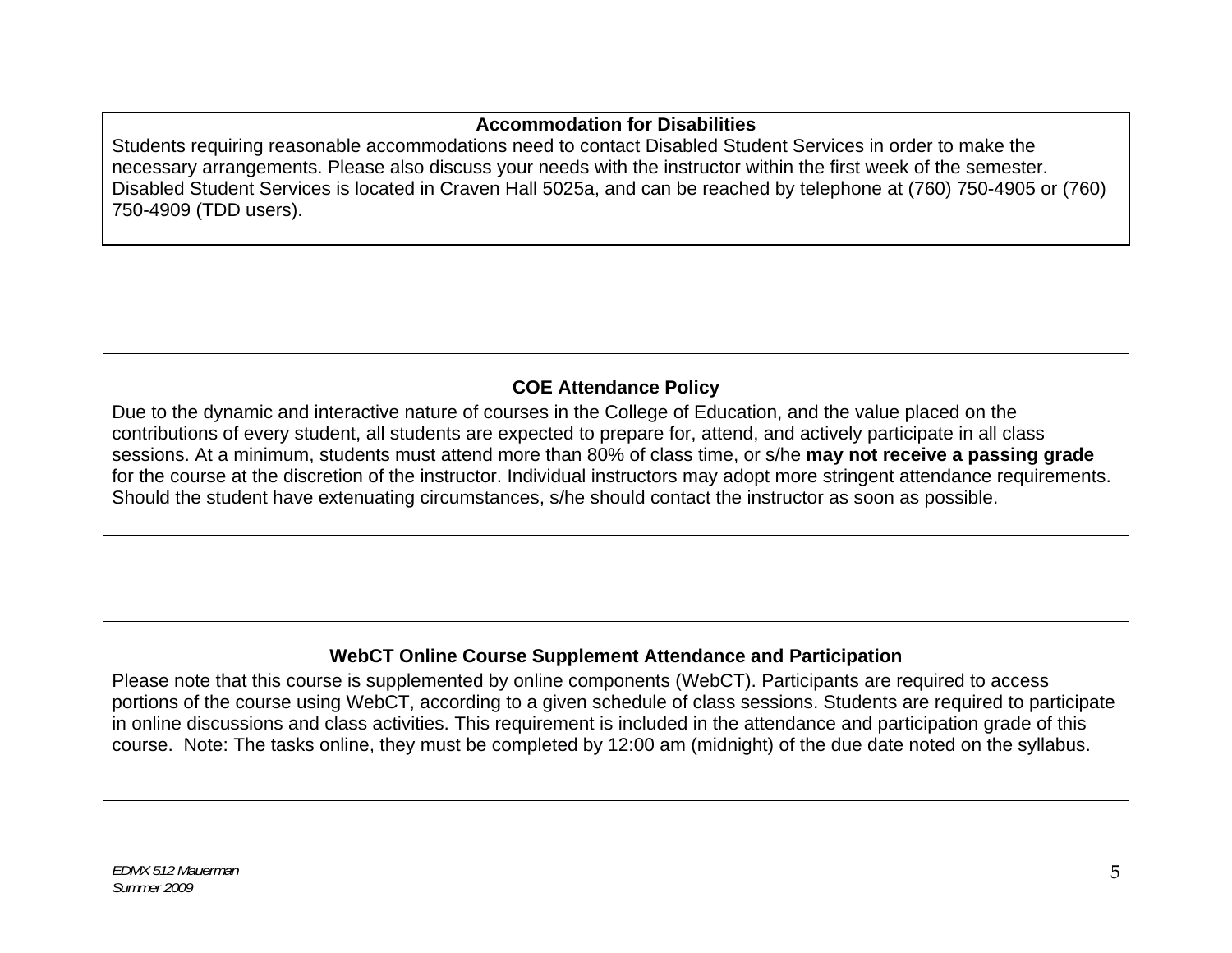### **Academic Honesty Policy and Plagiarism**

All work submitted for this course should reflect students' personal efforts. Group work submissions must reflect all group members' names and their contributions. For a complete discussion on Academic Honesty please refer to the General Catalog of the University, and Section 41301, Title 5, of the California Code of Regulations. Also refer to this discussion of plagiarism at Cal State: **http://library.csusm.edu/plagiarism/**. When relying on supporting documents authored by others, cite them clearly and completely using American Psychological Association (APA) Manual (5<sup>th</sup> ed.). Failure to follow these directions may result in failure of the course. Directions for crediting sources using APA style are at:

**http://library.csusm.edu/plagiarism/howtocredit/how\_credit\_styles.htm.** 

- $\bullet$  Plagiarism of any type will result in a failing grade. All work in EDMX 512 must be the original work of the individual credential candidate or the group members completing the work, whose names and roles are cited on submitted assignments.
- • Scanning of student work via Turnitin™ software may be used to verify student authorship and accurate citation of copyrighted materials or thoughts, ideas, and/or work of others.
- • The instructor may require that a course assignment be submitted via WebCT 6 using the built-in Turitin™ software feature.
- • Students making unauthorized copies of any copyrighted materials will receive a failing grade.

#### **CSUSM Academic Honesty Policy Statement from CSUSM Catalogue**

"Students will be expected to adhere to standards of academic honesty and integrity, as outlined in the Student Academic Honesty Policy. All written work and oral assignments must be original work. All ideas/materials that are borrowed from other sources must have appropriate references to the original sources. Any quoted material should give credit to the source and be punctuated with quotation marks.

Students are responsible for honest completion of their work including examinations. There will be no tolerance for infractions. If you believe there has been an infraction by someone in the class, please bring it to the instructor's attention. The instructor reserves the right to discipline any student for academic dishonesty in accordance with the general rules and regulations of the university. Disciplinary action may include the lowering of grades and/or the assignment of a failing grade for an exam, assignment, or the class as a whole." (pp. 84-85) ( http://www.csusm.edu/academics/catalog/)

#### **Plagiarism**

As an educator, it is expected that each student will do his/her own work, and contribute equally to group projects and processes. Plagiarism or cheating is unacceptable under any circumstances. If you are in doubt about whether your work is paraphrased or plagiarized see the Plagiarism Prevention for Students website http://library.csusm.edu/plagiarism/index.html. If there are questions about academic honesty, please consult the University catalog.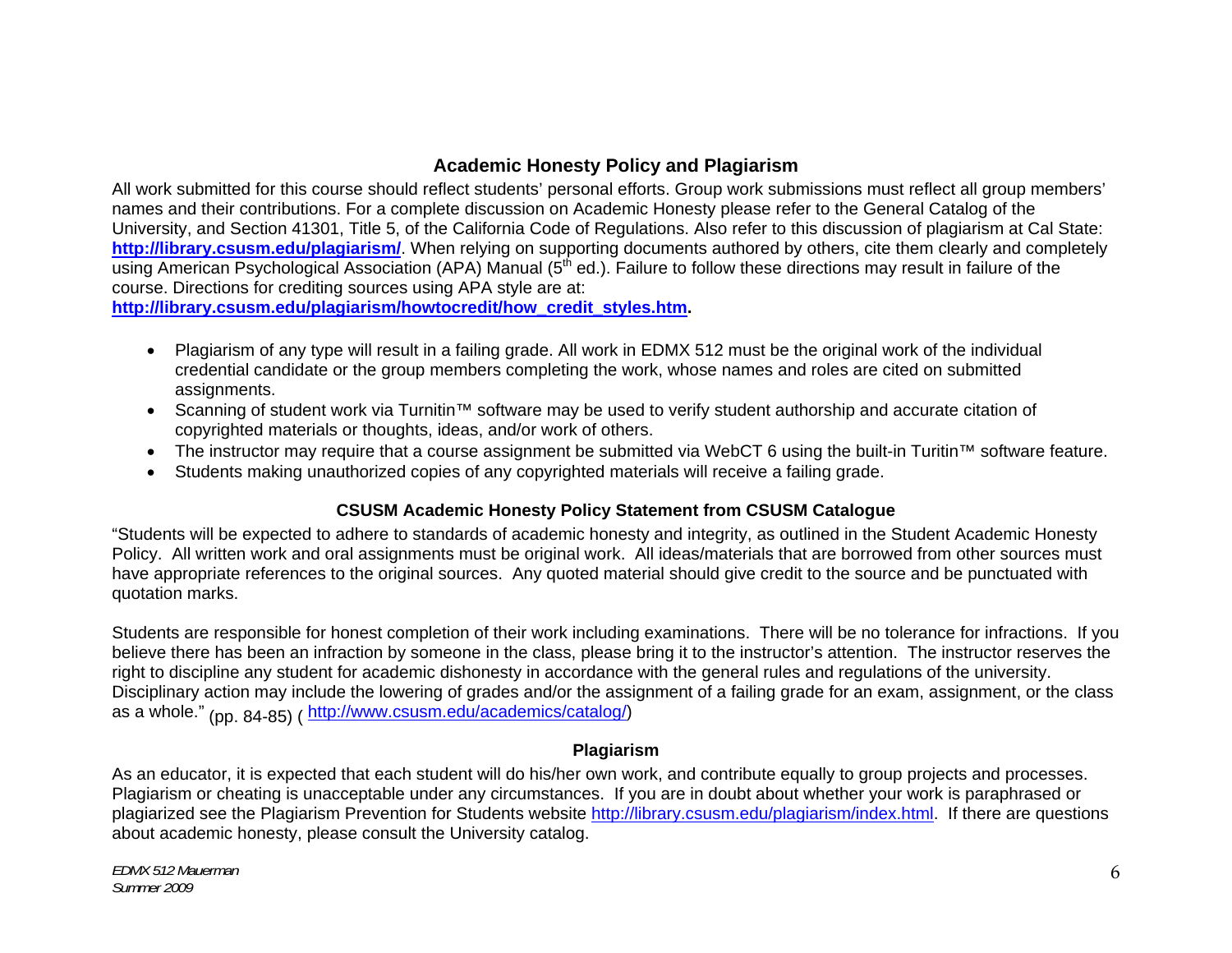# **Course Requirements & Grading Policy**

- 1. Attend **all** class sessions. Be on time and be prepared. E-mail the instructor when you are unable to attend all or part of class. It is the policy of the College of Education that students missing 20% or more of class time or class sessions may not receive a passing grade.
- 2. "Person-first" language *must* **be used** in all written and oral assignments and class discussions (e.g., "Student with Down syndrome," rather than "Down syndrome student;" "Johnny who has autism," rather than "my autistic student"). Refer to this commentary for further details: http://en.wikipedia.org/wiki/People-first\_language
- 3. Word-process all written documents using MS Word. Save/Keep a copy of all of your work. You will want these copies for your records and future use as potential professional portfolio entries.
- 4. Readings and homework assignments are listed on the dates on which they are due.
	- a. If you have extraordinary circumstances that impact assignment completion, advise instructor in advance.
	- b. Any time that you have questions or concerns, please contact the instructor immediately.
	- c. All required work is expected to be on time.
	- d. Unless you have *prior* instructor approval, assignments will not be accepted three days after their due date.
	- e. Exceptions will be handled on a case-by-case basis, at the discretion of the instructor.
- 5. Students will proofread and edit assignments prior to submission to ensure their writing is error-free (grammar, spelling), and ideas are logically and concisely presented. Grades will be reflect any oversight.
- 6. Grading will also include a component of "professional dispositions and demeanor." Students will conduct themselves at all times in ways generally expected of those who are entering the education profession. This includes, but is not limited to:
	- • On-time arrival and full attendance to all class sessions;
	- • Advance preparation of readings and timely submission of assignments;
	- • Demonstration of respectful, positive interpersonal communication and participation with classmates, instructors, and school personnel in all settings (e.g., whole group, small group, in/outside of class); and
	- Carefully considered, culturally aware approaches to solution-finding
- 7. Select a class "buddy" to ensure you receive handouts and information if you miss all/part of a class. Keep their contact info with you!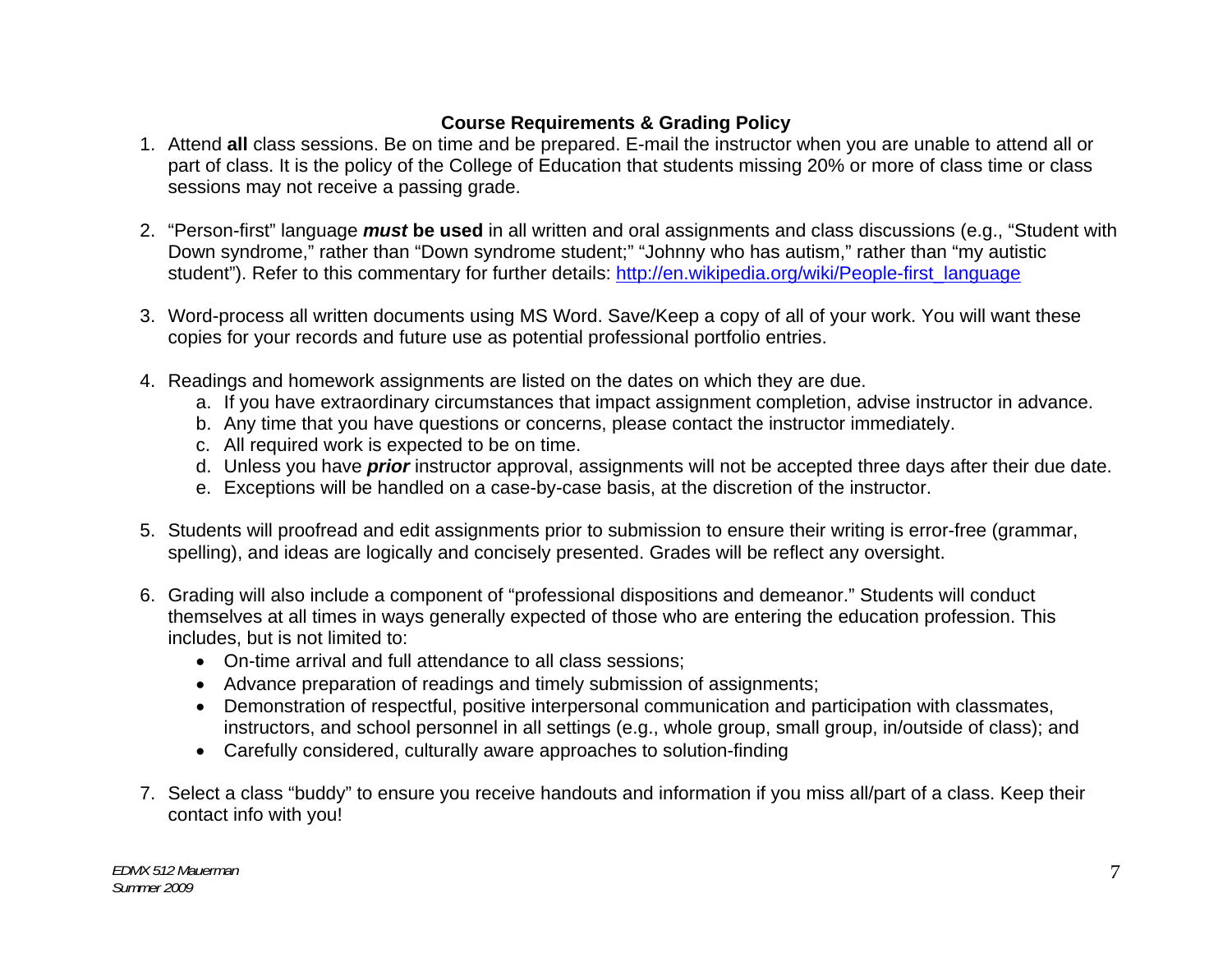#### **University-Wide Writing Requirement**

CSUSM requires that all students meet the writing criteria of a minimum of 2500 words per course. EDMX 512 in-class quickwrites and reflections, WebCT submissions, TaskStream postings, as well as the following assignments shall serve to meet this important writing requirement: Personal Philosophy paper, Differentiated Universally Designed Lesson Design; Unit Design Month-Long Calendar Project; SST Presentation and Analysis; Characteristics Matrix; and Parent Letter. Assignments are located in the EDMX 512 WebCT portion of the course.

## **Grade Point Values**

NOTE: The minimum acceptable grade for a course in the professional education sequence is "C+." A "B" average must be maintained. (Refer to CSUSM General Catalog.)

| A(93-100 points)   | A-(90-92 points) | $B(83-86$ points)                                                  |
|--------------------|------------------|--------------------------------------------------------------------|
| B-(80-82 points) . |                  | Coo-ou pullis)<br>C+(77-79 points) (87-89 points) C+(77-79 points) |

## **Assignment Values**

| Attendance, Participation, Demeanor, Professionalism   | 10 |
|--------------------------------------------------------|----|
| <b>Philosophy Statement</b>                            | 10 |
| <b>Individual Matrix Contribution</b>                  | 20 |
| <b>Characteristics Binder</b>                          | 10 |
| <b>Collaborative Lesson Design</b>                     | 10 |
| Collaborative Month-Long Unit Calendar                 | 10 |
| <b>Student Study Team Presentation/Participation</b>   |    |
| Family Centered Perspective Presentation/Participation |    |
| <b>Parent Letter</b>                                   | 10 |
| <b>TaskStream Submission: TPE 6D</b>                   |    |
| <b>Grand Total</b>                                     |    |
|                                                        |    |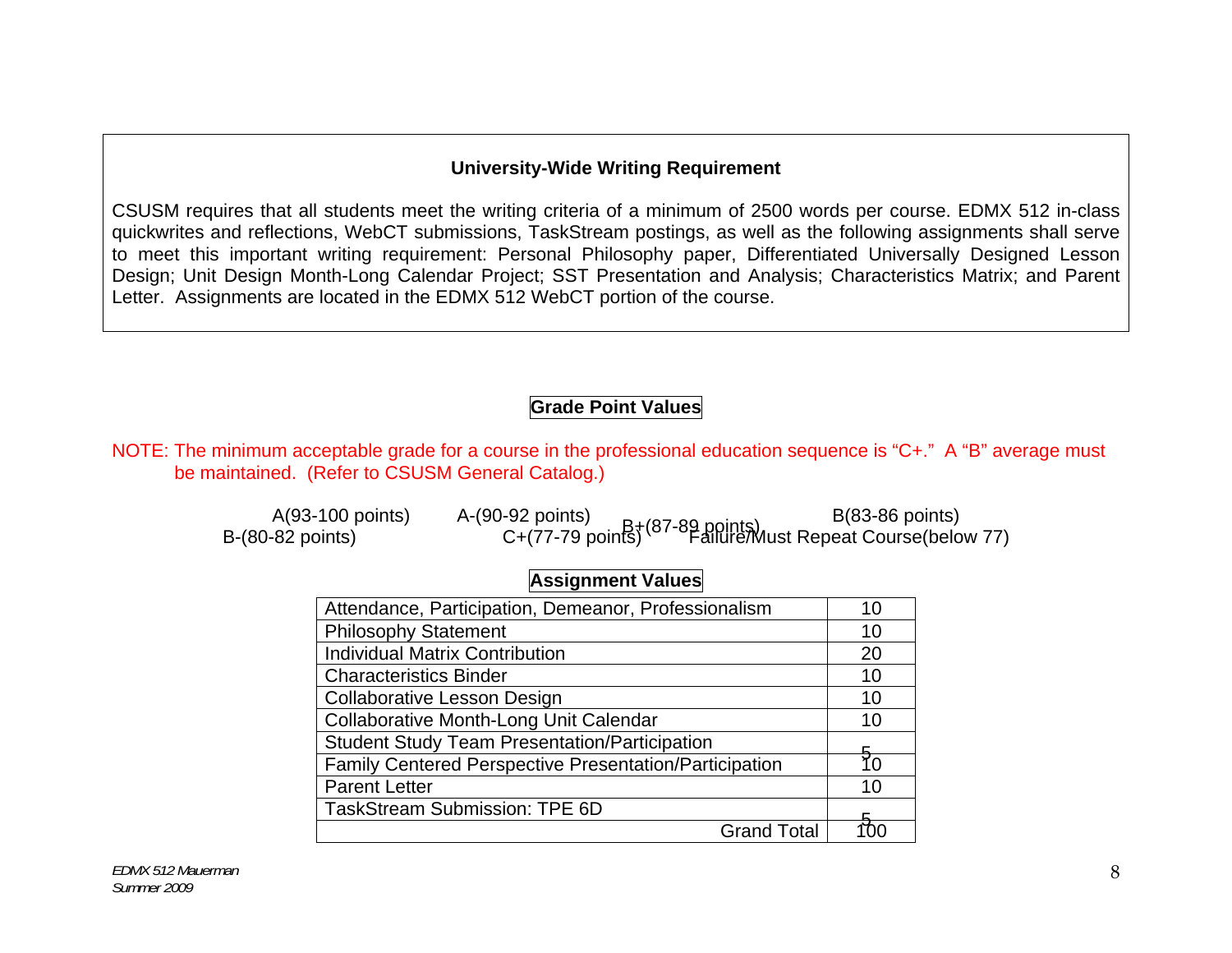## **General Summative Assessment Criteria**

#### **"A" = Performance at the highest level, showing sustained excellence in meeting all course objectives and requirements and exhibiting an unusual degree of intellectual initiative.**

#### **Students earning an "A/A-":**

- 1. demonstrate serious commitment to their learning, making full use of the learning opportunities available to them and searching out the implications of their learning for future use.
- 2. complete ALL major assignments thoroughly, thoughtfully, and professionally, receiving 90-100% of all possible points.
- 3. make insightful connections between all assignments and their developing overall understanding of teaching and learning; they continually question and examine assumptions in a genuine spirit of inquiry.
- 4. show high level achievement of or progress toward course goals and TPEs.
- 5. always collaborate with colleagues and instructors in professional/productive ways, working w/ integrity, enhancing everyone's learning
- 6. consistently complete all class preparation work and are ready to engage in thoughtful and informed discourse.
- 7. demonstrate responsibility to meeting attendance requirements (see syllabus).

#### **"B"= Performance at a high level, showing consistent and effective achievement in meeting course objectives and requirements. Students earning a "B/B+/B-":**

- 1. comply with the course requirements and expectations.
- 2. complete ALL major assignments, usually thoroughly, thoughtfully, professionally; receives 80-89% of possible points.
- 3. usually connect assignments to their developing understanding of teaching & learning; may be satisfied w/accepting their learning as it's "received" w/o examining their/others' assumptions or seeking deeper understanding of the implications.
- 4. show reasonable achievement of or progress toward course goals and TPEs.
- 5. generally collaborate with their colleagues in professional and productive ways, enhancing each participant's learning.
- 6. complete most class preparation work and are usually ready to engage in thoughtful and informed discourse
- 7. demonstrate responsibility to meeting the attendance requirements (see syllabus).

#### **"C+" = Performance at an adequate level, meeting the basic objectives and requirements of the course.**

#### **Students earning a "C+":**

- 1. demonstrate an inconsistent level of compliance to course requirements and expectations.
- 2. attempt all assignments but with limited thoroughness, thoughtfulness, and/or professionalism, OR fail to complete one major assignment. Total points are 77-79%.
- 3. make limited connections between assignments and their developing overall understanding of teaching and learning; may not be open to examining assumptions or implications.
- 4. attempt but show limited progress in achieving course goals and TPEs.
- 5. collaborate with colleagues in ways not always professional or productive; participant's may be distracted from learning.
- 6. complete some class preparation work and are generally under-prepared to engage in thoughtful or informed discourse.
- 7. meet the minimum attendance requirements (see syllabus).

#### **Below "C+" = Performance at an inadequate level. No credit will be earned, and the course must be repeated.**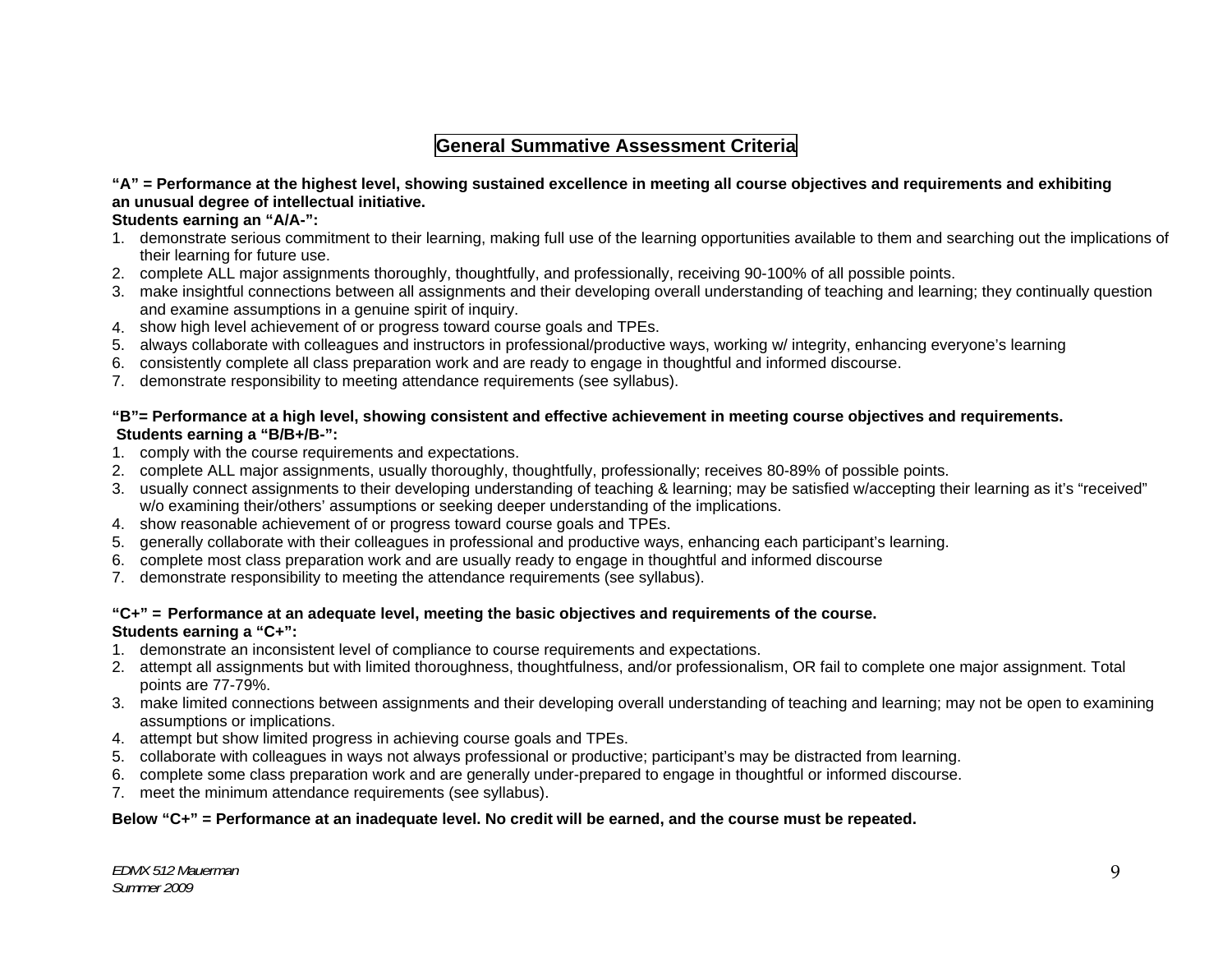## **Tentative Course Schedule: EDMX 512, Summer 2009 (Hood and Mauerman)**

### **Please bring all texts to class and if possible, a laptop**

| <b>Class</b><br># | <b>Date</b>          | <b>Topics &amp; Class Activities</b>                                                      | <b>Readings for</b><br>Today | <b>Assignments</b><br><b>Due Today</b>         |
|-------------------|----------------------|-------------------------------------------------------------------------------------------|------------------------------|------------------------------------------------|
|                   | 6/1/09<br>8:30-11:30 | <b>Teaching and Learning Today</b>                                                        | Syllabus                     | <b>Texts</b><br>Purchased                      |
|                   | <b>AM</b>            | <b>Building Community: Common Circles</b><br>Getting to Know You                          | VT Ch. 1 & 3                 | Assume<br><b>Cohort Roles</b>                  |
|                   |                      | <b>Cohort And Course Management:</b><br>Class Norms and Expectations: You, Me, & EDMX 512 | VT Ch. 6                     | Complete Self-<br>Monitoring<br><b>Folders</b> |
|                   |                      | Self-Monitoring Folders for EDMX 512                                                      | (pp.134-154)                 |                                                |
|                   |                      | <b>Cohort Roles and Responsibilities</b>                                                  | ROO: pp. 14-<br>15           | Provided:<br>Time<br>Management                |
|                   |                      | <b>Course Overview</b>                                                                    |                              | Plan                                           |
|                   |                      | What is Teaching and Learning?<br>• Syllabus Preview: Scavenger Hunt                      |                              |                                                |
|                   |                      | <b>Text Walk</b>                                                                          |                              |                                                |
|                   |                      | 8-Day Calendar: A Time Management Plan                                                    |                              |                                                |
|                   |                      | Inclusion: Rationales for an Inclusive School; The Circle of<br>Courage                   |                              |                                                |
|                   |                      | <b>DEAR Time: Universal Design and Multiple Intelligences</b><br>(VT Ch. 6)               |                              |                                                |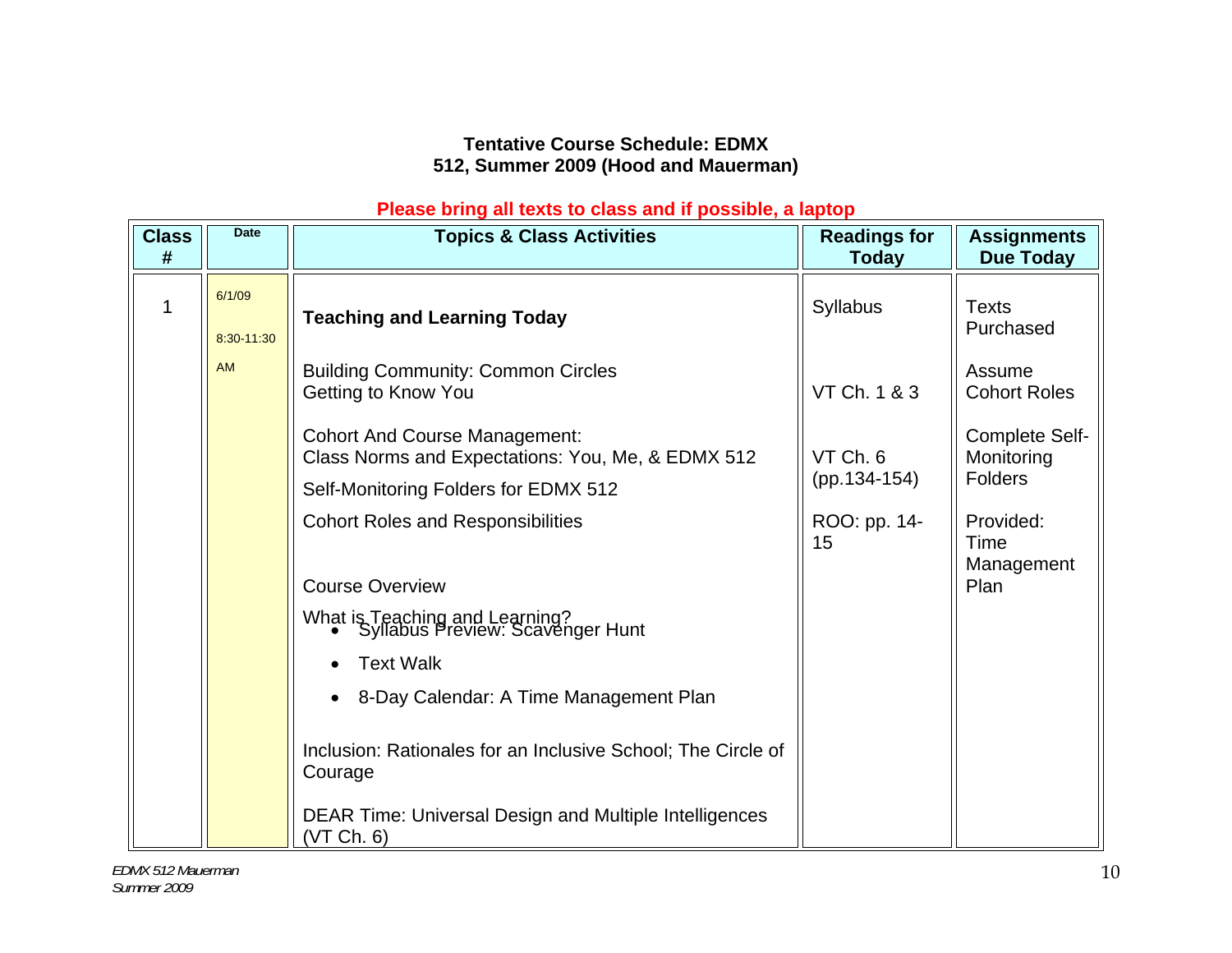| $\overline{2}$ | 6/1/09<br>12:30-3:30<br><b>PM</b> | <b>Teaching and Learning Today</b><br>The ABCs of Life in the Concurrent Program<br>(Antecedents - Behaviors - Consequences)<br><b>CEC Code of Ethics</b><br>The COE Mission Statement: Prompt I:<br>"The mission of the College of Education Community is to<br>collaboratively transform public education by preparing<br>thoughtful educators and advancing professional<br>practices." http://www.csusm.edu/coe<br>TPEs & CSTPs; CA Content Standards<br>http://www.cde.ca.gov/be/st/ss/<br>DEAR Time: TTW and VT "Voices" | <b>TPEs website</b><br><b>REFERENCE:</b><br>ROO: p. 4-15;<br>24; Appendix A<br>Visit CEC<br>website and<br><b>CSUSM COE</b><br>website<br>Cooperative<br>Grouping/Roles<br>Preview CA<br>Content<br>Standards at<br>given website<br>WebCT | <b>Texts</b><br>Laptop, if<br>possible<br><b>Bring</b><br>philosophy<br>tomorrow, if<br>you have one.<br>Read<br><b>TaskStream</b><br>Directions @<br><b>TaskStream</b><br><b>Web Site</b> |
|----------------|-----------------------------------|--------------------------------------------------------------------------------------------------------------------------------------------------------------------------------------------------------------------------------------------------------------------------------------------------------------------------------------------------------------------------------------------------------------------------------------------------------------------------------------------------------------------------------|--------------------------------------------------------------------------------------------------------------------------------------------------------------------------------------------------------------------------------------------|--------------------------------------------------------------------------------------------------------------------------------------------------------------------------------------------|
| 3              | 6/2/09<br><b>AM</b>               | <b>Taking a Stance: Your Teaching Philosophy</b><br>DEAR Time: TTW Ch. 1                                                                                                                                                                                                                                                                                                                                                                                                                                                       | <b>ROO Ch. 1</b><br>TTW & VT:<br>Voices as<br>assigned<br>WebCT                                                                                                                                                                            | <b>Texts</b><br>Laptop, if<br>possible<br><b>Draft</b><br>Philosophy<br>Print & bring<br>Philosophy<br>Feedback<br>Form                                                                    |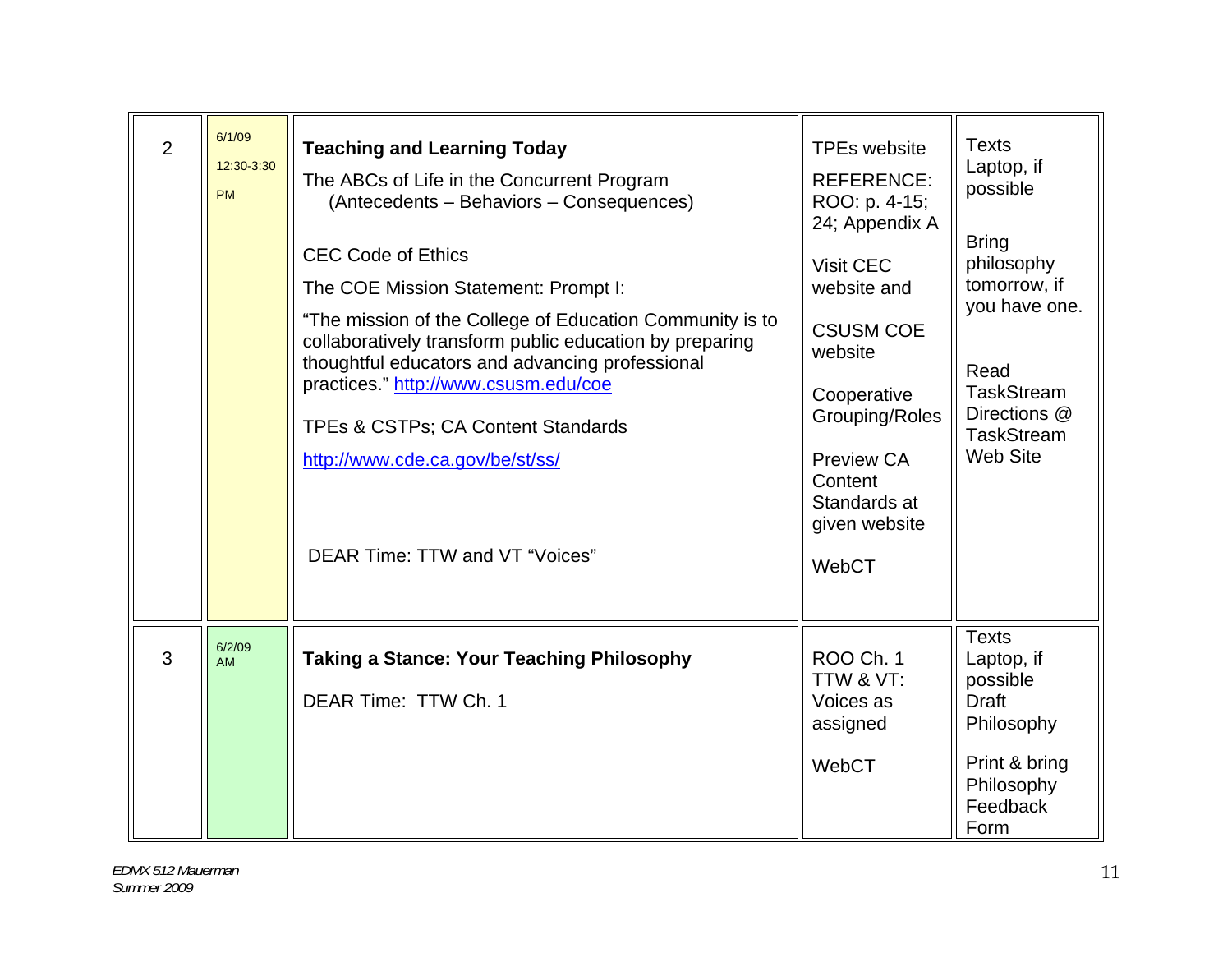| 6/2/09<br><b>PM</b><br>$\overline{4}$ | <b>Special Education Today: Labels and Laws</b><br>Who are the students we teach?<br>High Incidence Disabilities: TTW Ch. 5, 6, 8; Voices +<br>Specific Learning Disabilities (SLD)<br>Attention Deficit Hyperactivity Disorder (AD/HD)<br>Speech and Language Impairment (SLI)<br>D.E.A.R. Time: VT: Ch. 6; ROO Ch 1 & 5                                                                                                                                                                                                                                                                                | TTW Ch. 5, 6,<br>$8$ (finish);                                                  | <b>Texts</b><br>Laptop, if<br>possible<br>Voices Role-<br>Plays<br>Printout 15<br>blank matrix<br>templates from<br>WebCT; bring<br>to class                   |
|---------------------------------------|----------------------------------------------------------------------------------------------------------------------------------------------------------------------------------------------------------------------------------------------------------------------------------------------------------------------------------------------------------------------------------------------------------------------------------------------------------------------------------------------------------------------------------------------------------------------------------------------------------|---------------------------------------------------------------------------------|----------------------------------------------------------------------------------------------------------------------------------------------------------------|
| 6/3/09<br>5<br>AM                     | <b>Planning for Instruction (ROO C. 5)</b><br>Differentiated Instruction: Content, Process, Product,<br>& Environment<br>http://www.cast.org/publications/ncac/ncac_diffinstruc.html<br>Enhancing Learning with Technology: Differentiating<br>Instruction<br>http://members.shaw.ca/priscillatheroux/differentiating.html<br>Universal Design and Multiple Intelligences (VT Ch. 6)<br>UDLD Format – (Print from link on COE web site:<br>http://www.csusm.edu/coe/CalTPA/StudentInfoTPA.html)<br>Distribution of Topics for Characteristics Matrix (13+EL +<br>Gate)<br>D.E.A.R. Time: TTW Ch. 14 & 15 | ROO Ch 1 & 5<br>VT: Ch. 6<br>Today's 3 web<br>sites<br><b>TTW Ch. 14,</b><br>15 | Bring copy of<br><b>TPA Lesson</b><br><b>Design &amp;</b><br>Rubric (found<br>at today's<br><b>UDLD</b> web<br>site)<br><b>Texts</b><br>Laptop, if<br>possible |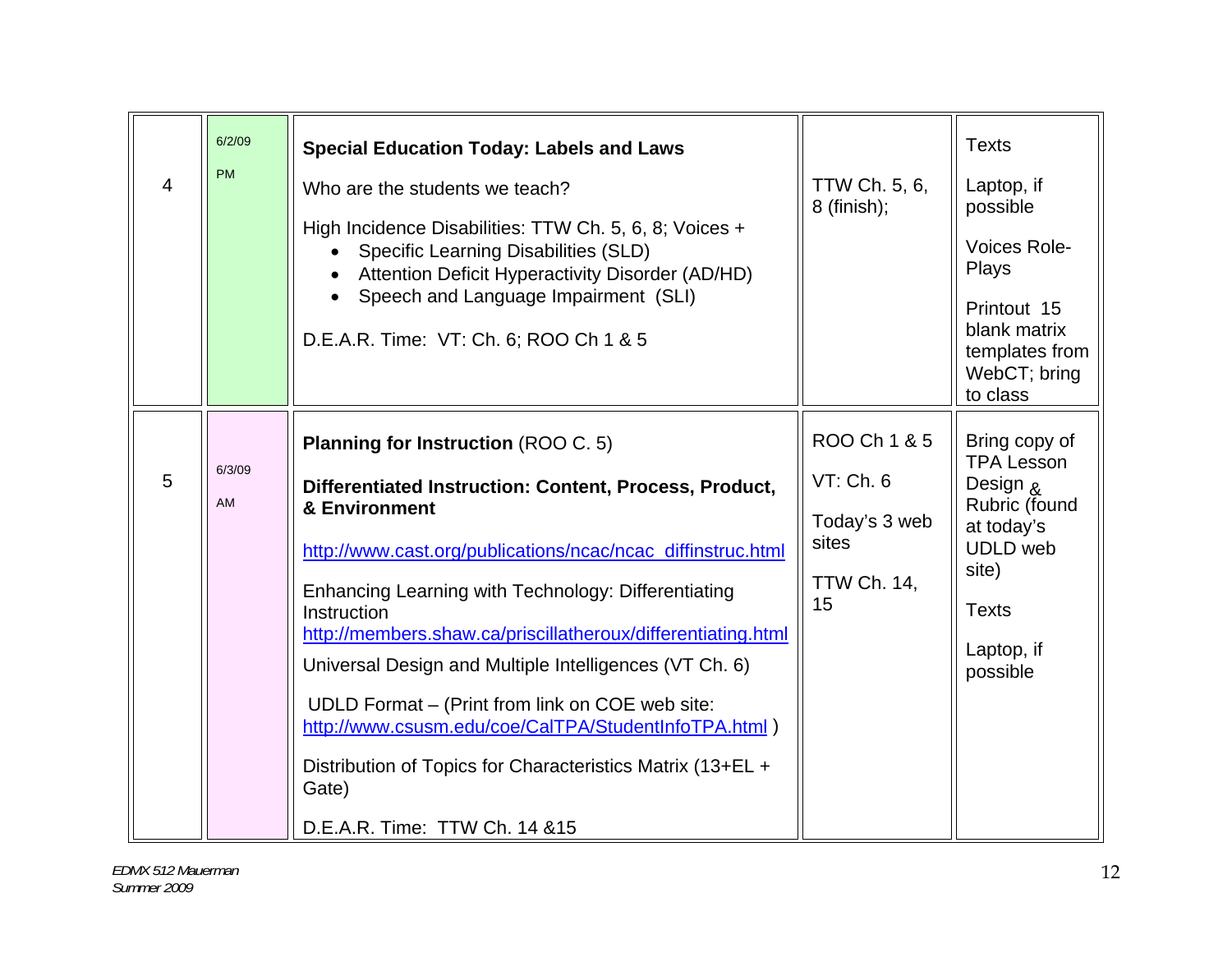| 6 | 6/3/09<br><b>PM</b> | <b>Lesson Design Activity: Developmental Needs of</b><br><b>Students; Assessment Plan</b><br>The COE Mission Statement: Prompt II<br>"We are committed to diversity, educational equity, and<br>social justice, exemplified through reflective teaching, life-<br>long learning, innovative research, and ongoing service."<br>Differentiated Instruction and Assessment (cont.)<br>Lesson Design Activity: Developmental Needs of<br><b>Students: Assessment Plan</b><br>Sensory Impairments: TTW Ch. 14 & 15<br>Visually Impaired and Blind<br>Hard of Hearing<br>D.E.A.R. Time: TTW Ch. 9, 12, 13 |                              |                                        |
|---|---------------------|------------------------------------------------------------------------------------------------------------------------------------------------------------------------------------------------------------------------------------------------------------------------------------------------------------------------------------------------------------------------------------------------------------------------------------------------------------------------------------------------------------------------------------------------------------------------------------------------------|------------------------------|----------------------------------------|
| 7 | 6/4/09<br><b>AM</b> | Lesson Design Activity: Materials, Instructional<br><b>Strategies and Student Activities</b><br>Low Incidence Disabilities - Part I:<br><b>Mental Retardation</b><br>Traumatic Brain Injury<br><b>Orthopedic Impairments</b><br><b>Other Health Impairments</b><br>D.E.A.R. Time: TTW Ch. Ch. 3, 10. 11, 16                                                                                                                                                                                                                                                                                          | TTW Ch. 9,12,<br>13 (finish) | <b>Texts</b><br>Laptop, if<br>possible |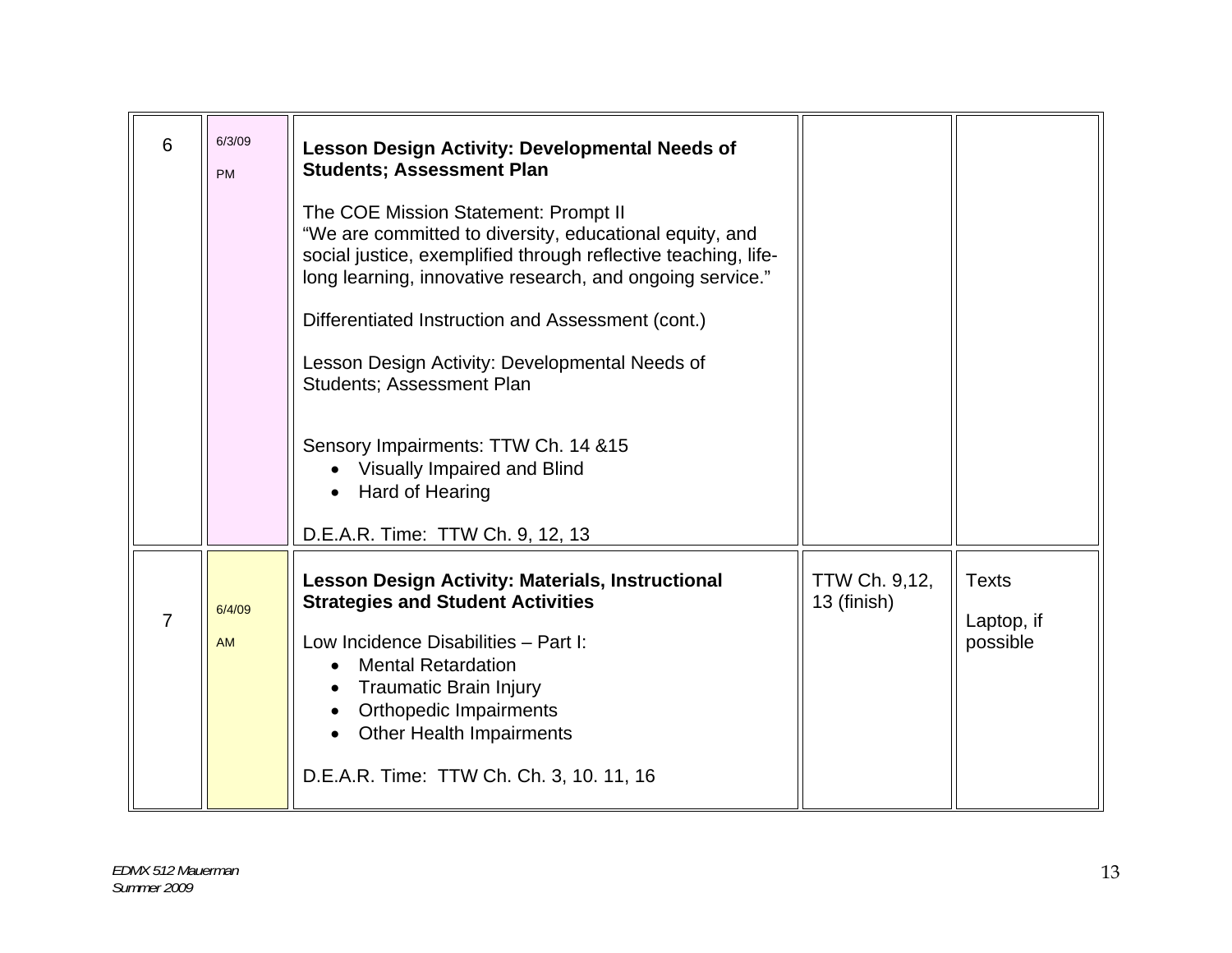| 6/4/09<br><b>PM</b>     | <b>Month-long Plan for Unit Plan</b><br>http://www.csusm.edu/coe/CalTPA/StudentInfoTPA.html<br>Low Incidence Disabilities - Part II and<br>Autism (AUT)<br>$\bullet$<br>Multiple handicaps (MH)<br>English learners (EL)<br>Gifted and Talented Education (GATE)<br>Assignment of SST Topics for Monday's Class (6/8/09) | TTW Ch. Ch. 3,<br>10.11,16                                                                            | Print and bring<br>4 copies of<br>Month-Long<br><b>Plan Frame</b><br><b>Texts</b><br>Laptop, if<br>possible              |
|-------------------------|--------------------------------------------------------------------------------------------------------------------------------------------------------------------------------------------------------------------------------------------------------------------------------------------------------------------------|-------------------------------------------------------------------------------------------------------|--------------------------------------------------------------------------------------------------------------------------|
|                         | D.E.A.R. Time: TTW Ch. 9, 12, 13                                                                                                                                                                                                                                                                                         |                                                                                                       |                                                                                                                          |
| 6/5 online<br>AM        | Post Completed Lesson Design in WebCT<br><b>Post Individual Characteristics Matrix Contribution in</b><br><b>WebCT</b>                                                                                                                                                                                                   |                                                                                                       | Posted UDLD<br>Posted<br>Characteristics<br><b>Matrix</b><br>Contribution                                                |
| 6/5 online<br><b>PM</b> | Download and Print Other Classmates' Characteristics<br>Matrix Contributions; Create a tabbed, 15-component<br><b>Characteristics Binder</b> (to be brought to class on 6/8<br>AM).                                                                                                                                      |                                                                                                       |                                                                                                                          |
| 6/8<br>AM               | <b>Student Study Team Process Training</b><br><b>Assignment of SST Topics</b>                                                                                                                                                                                                                                            | Assigned TTW<br>chapter for<br>today's SST<br>Activity<br>WebCT SST<br>Lecturette<br><b>WebCT SST</b> | <b>Bring</b><br>Characteristics<br><b>Binder to class</b><br>for Binder<br><b>Check</b><br>Texts; Laptop,<br>if possible |
|                         |                                                                                                                                                                                                                                                                                                                          |                                                                                                       |                                                                                                                          |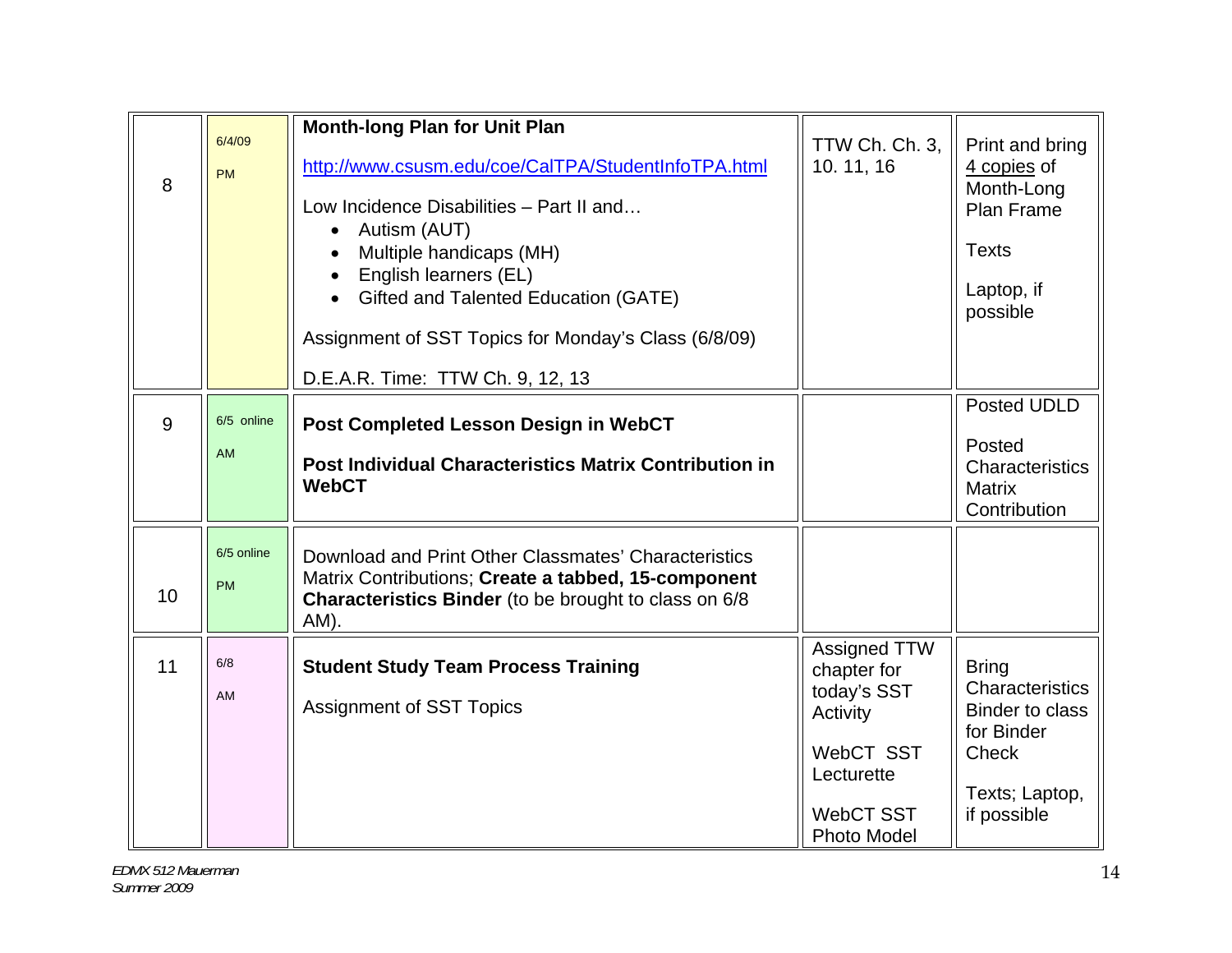| 12 | $6/8$<br>PM         | <b>SST Process Group Presentations/Simulations</b><br>Group Preparation for SST Presentation (Groups = No<br>more than 4 groups)<br>Using the Characteristics Binder as Resource<br>$3^{rd}$ grader who<br>(SLD (reading: visual processing)<br>Behavior (overt social)<br>AD/HD (hyperactivity)<br>ED (withdrawn female)<br>Assignment of FCP Groups for 6/9 Class | <b>WebCt SST</b><br>Photo Model<br><b>SST</b><br>Resources,<br>Role<br>Descriptions,<br>etc. in WebCT |                                                                                                                                                                               |
|----|---------------------|---------------------------------------------------------------------------------------------------------------------------------------------------------------------------------------------------------------------------------------------------------------------------------------------------------------------------------------------------------------------|-------------------------------------------------------------------------------------------------------|-------------------------------------------------------------------------------------------------------------------------------------------------------------------------------|
| 13 | 6/9/09<br><b>AM</b> | <b>Family Centered Perspectives</b><br>FCP Group preparation for afternoon class                                                                                                                                                                                                                                                                                    | <b>TTW</b> text<br>(indiv. topics)<br>TTW Ch. 4<br>Characteristics<br><b>Binder</b>                   | <b>Texts</b><br>Bring laptop, if<br>possible<br><b>Bring</b><br>Characteristics<br><b>Binder to class</b><br>Print and bring<br>4 copies of<br><b>FCP</b><br>Feedback<br>Form |